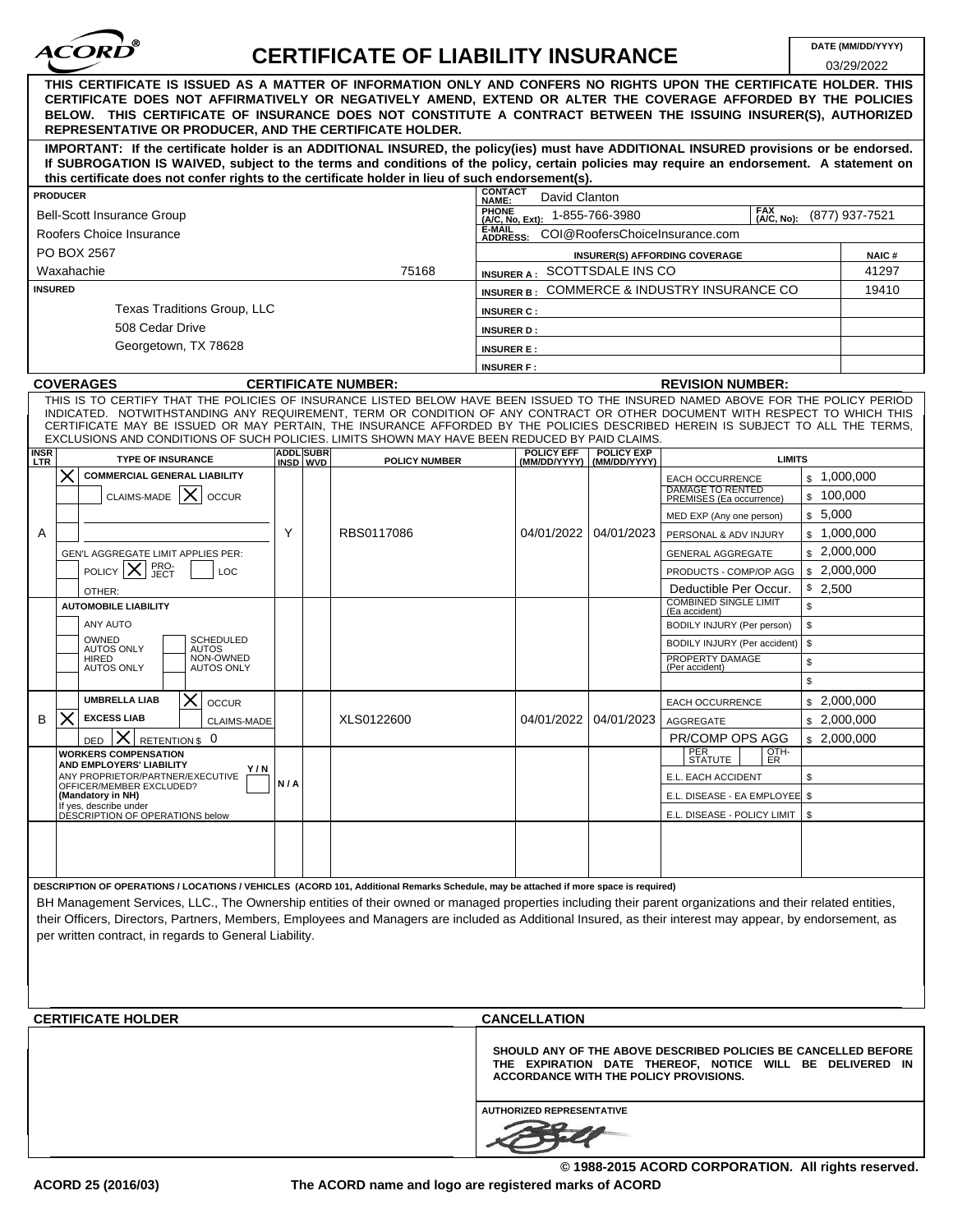**THIS ENDORSEMENT CHANGES THE POLICY. PLEASE READ IT CAREFULLY.**

# **ADDITIONAL INSURED - OWNERS, LESSEES OR CONTRACTORS - SCHEDULED PERSON OR ORGANIZATION**

This endorsement modifies insurance provided under the following:

### COMMERCIAL GENERAL LIABILITY COVERAGE PART

#### **SCHEDULE**

| Name Of Additional Insured Person(s)<br>Or Organization(s)                                                                                                                                                                                                                                                                                                                                                                          | <b>Location(s) Of Covered Operations</b> |  |  |  |  |  |
|-------------------------------------------------------------------------------------------------------------------------------------------------------------------------------------------------------------------------------------------------------------------------------------------------------------------------------------------------------------------------------------------------------------------------------------|------------------------------------------|--|--|--|--|--|
| Any person or organization to which you are obligated by virtue of a written contract to provide insurance such as<br>is afforded by this policy, but only with respect to (1) occurrences taking place after such written contract has<br>been executed and (2) occurrences resulting from work performed by you during the policy period, or<br>occurrences resulting from the conduct of your business during the policy period. |                                          |  |  |  |  |  |
| Information required to complete this Schedule, if not shown above, will be shown in the Declarations.                                                                                                                                                                                                                                                                                                                              |                                          |  |  |  |  |  |

- **A. Section II Who Is An Insured** is amended to **B.** With respect to the insurance afforded to these organization(s) shown in the Schedule, but only with exclusions apply: respect to liability for "bodily injury", "property<br>damage" or "personal and advertising injury" broperty-damage" occurring after: damage" or "personal and advertising injury"<br>caused, in whole or in part, by:
	-
	- **2.** The acts or omissions of those acting on your **project** (other than service, maintenance or

the additional insured(s) at the location(s) designated above. **2.** That portion of "your work" out of which the injury

- 
- **2.** If coverage provided to the additional insured is required by a contract or agreement, the insurance afforded to such additional insured will not be broader than that which you are required by the contract or agreement to provide for such additional insured.

include as an additional insured the person(s) or additional insureds, the following additional

- caused, in whole or in part, by: **1.** All work, including materials, parts or equipment furnished in connection with such work, on the behalf; behalf of the performed by or on behalf of the behalf of the performed by or on behalf of the in the performance of your ongoing operations for  $\begin{array}{c} \text{additional} \text{ }\text{insured(s)} \text{ at the location of the} \\ \text{the additional signal in the normal} \end{array}$
- France extending the same of damage arises has been put to its intended<br>was by any person or organization other than 1. The insurance afforded to such additional another contractor or subcontractor engaged in insured only applies to the extent permitted by environment operations for a principal as a part of insured only applies to the extent permitted by performing operations for a principal as a part of law: and the same project.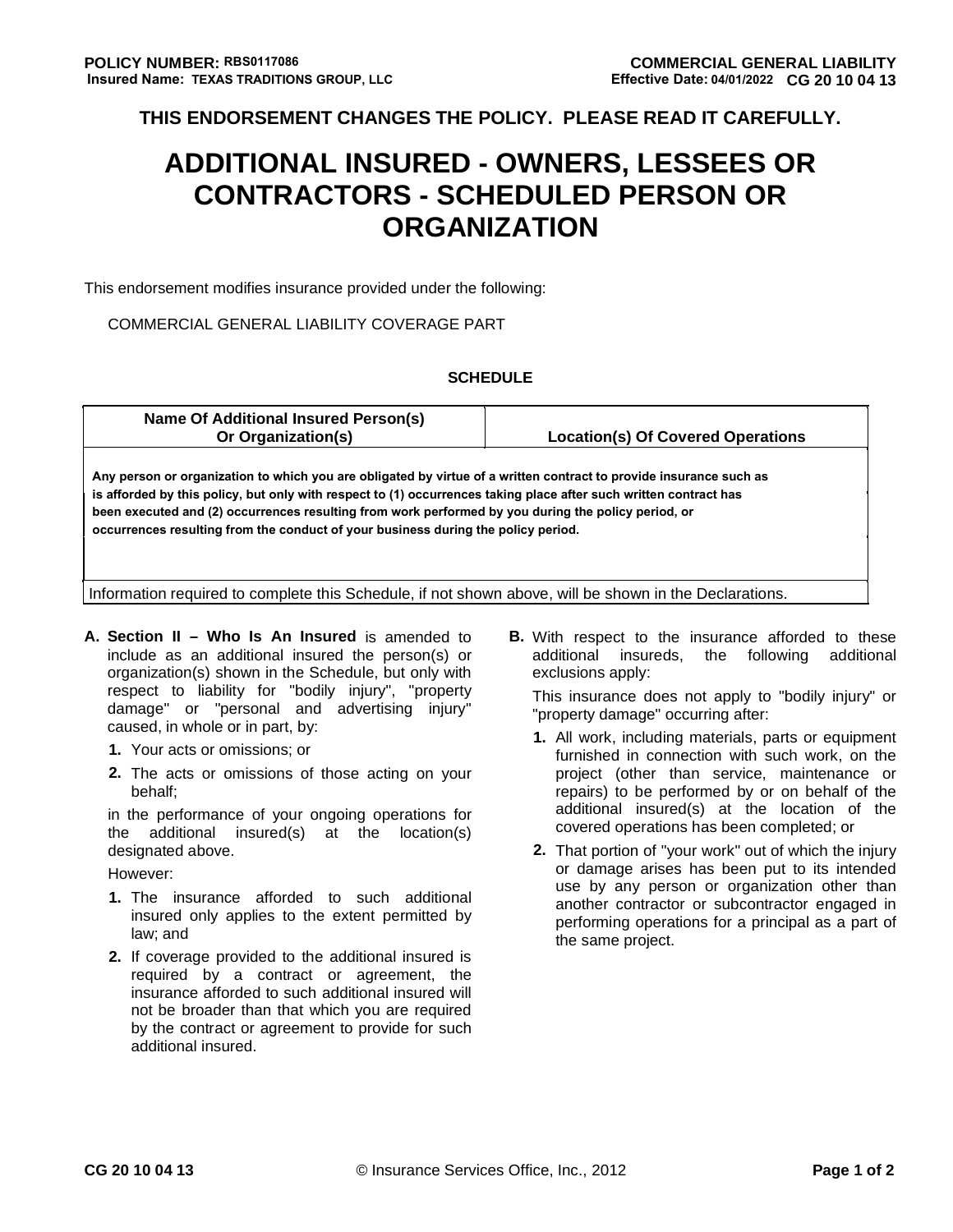**C.** With respect to the insurance afforded to these **2.** Available under the applicable Limits of additional insureds, the following is added to Insurance shown in the Declarations; **Section III – Limits Of Insurance:** whichever is less.<br>If coverage provided to the additional insured is This endorsement

required by a contract or agreement, the most we<br>Limits of Insurance shown in the Declarations. will pay on behalf of the additional insured is the amount of insurance:

**1.** Required by the contract or agreement; or

This endorsement shall not increase the applicable